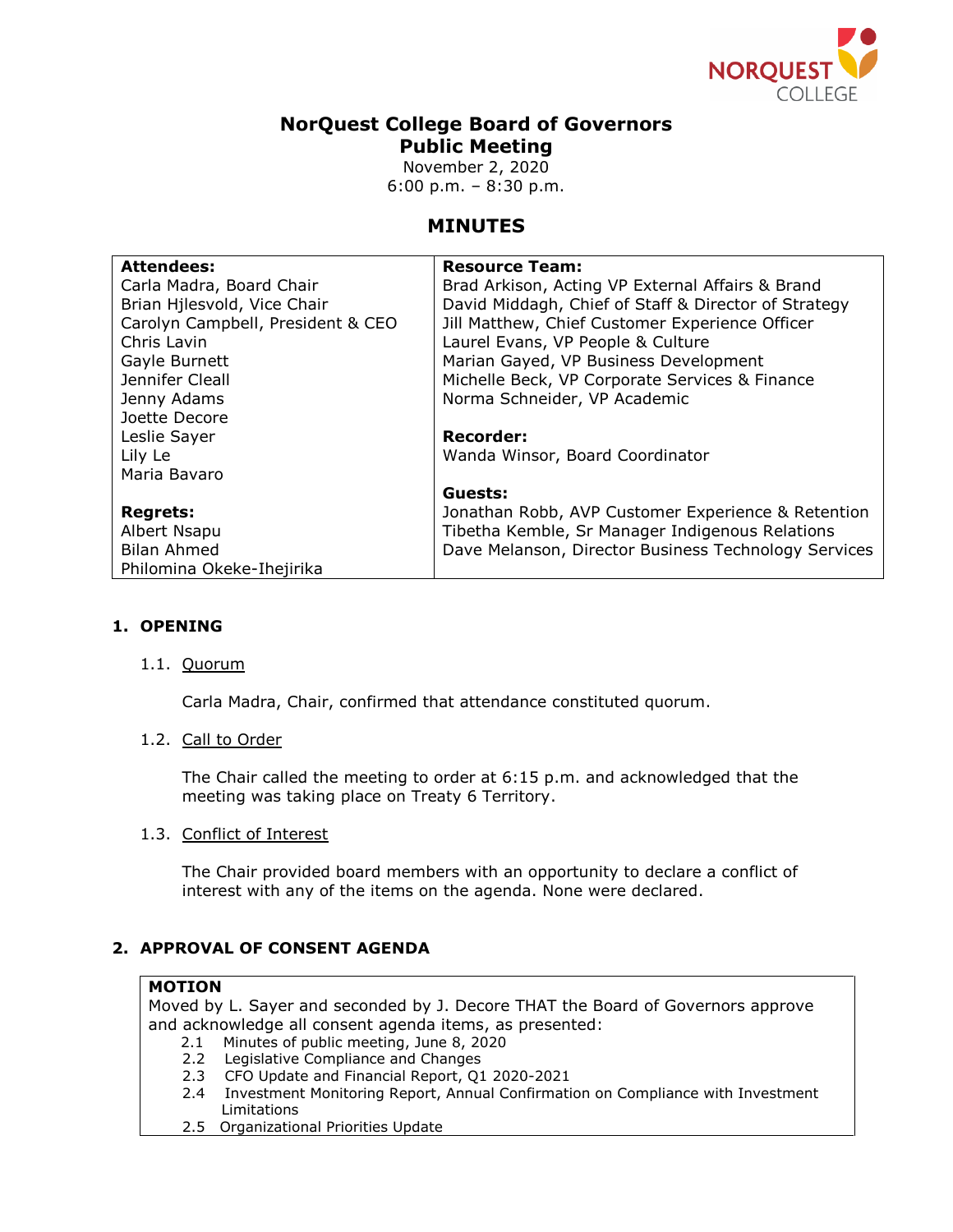- 2.6 Q4 CIP Scorecard
	- 2.7 President's Written Report
- 2.8 Board Chair's Written Report
- 2.9 Brand Metric Update

**CARRIED**

# **3. APPROVAL OF AGENDA**

### **MOTION**

Moved by C. Lavin and seconded by B. Hjlesvold THAT the Board of Governors approve the November 2, 2020 Public Board Meeting agenda as presented.

**CARRIED**

# **4. EDUCATION**

J. Matthew introduced and welcomed Brad Arkison, Jonathan Robb and Tibetha Kemble to present the education portion of the meeting.

### 4.1 Brand & Marketing Strategy Update

B. Arkison provided an update to the Board on the college's evolving brand strategy and the incorporation of a new brand metric, Net Promotor Score (NPS).

## 4.2 Customer Attraction Strategy Update

J. Robb provided a presentation on our customer attraction strategy including the college's learner segments, common barriers to education, and our integrated approach to address those barriers.

### 4.3 Indigenous Imperative Roadmap

T. Kemble provide a presentation to the Board on the Indigenous Imperative Roadmap which is intended to advance NorQuest's Indigenization Strategy and the process of reconciliation. The Roadmap includes four priority areas and five recommendations.

T. Kemble and J. Robb exited the meeting following their presentations.

# **5. MOTIONS/ INFORMATION/ DISCUSSION**

### 5.1 NQ Financial Results and 2019-2020 Consolidated Financial Statements

Management presented the 2019-2020 Consolidated Financial Statements to the Board of Governors for discussion. C. Lavin provided an update from the Finance & Audit Committee and indicated that an unqualified audit opinion was issued by the Office of the Auditor General (OAG) and that the OAG results package included a number of observations and one recommendation.

### **MOTION:**

Moved by G. Burnett and seconded by J. Decore THAT the Board of Governors approve the 2019/2020 Consolidated Financial Statements as presented.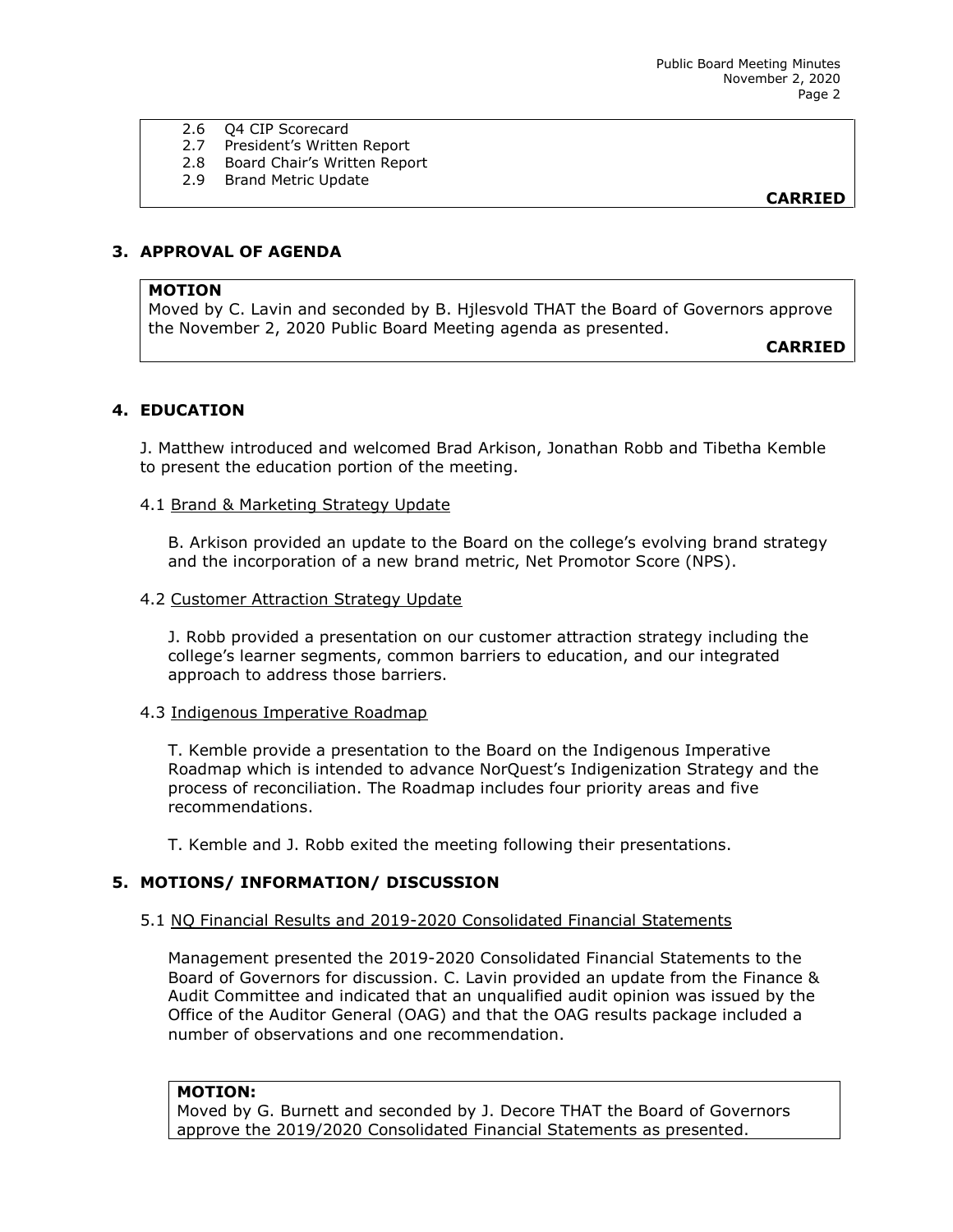### **CARRIED**

### 5.2 Signing Authority Policy

C. Campbell and M. Beck presented an updated signing authority policy to incorporate organizational structure changes and limits for standard, recurring transactions. The Board engaged in discussion and had questions which were clarified.

#### **MOTION:**

Moved by J. Adams and seconded by C. Lavin THAT the Board of Governors approve the amended Signing Authority Policy as presented.

**CARRIED**

## 5.3 Cyber Security Update

Dave Melanson joined the meeting and provided a presentation to the board on the college's current cyber security protocols, the global landscape and our future plans.

D. Melanson exited the meeting at 7:59 p.m.

#### 5.4 Code of Conduct Policy Update

L. Evans presented a red-lined Code of Conduct Policy which has been amended to incorporate legislative changes.

#### **MOTION:**

Moved by J. Cleall and seconded by B. Hjlesvold THAT the Board of Governors approve the amended Code of Conduct Policy as presented.

**CARRIED**

## **6. IN CAMERA**

#### 6.1 In Camera Session–with President & CEO

The Board of Governors excused the Recorder and Resource members at 8:00 p.m. for an In-Camera Session.

### 6.2 In Camera Session–without Management

The Board of Governors excused the President & CEO for an In-Camera Session without management.

#### **7. CONCLUSION**

The Chair adjourned the meeting at 8:25 p.m.